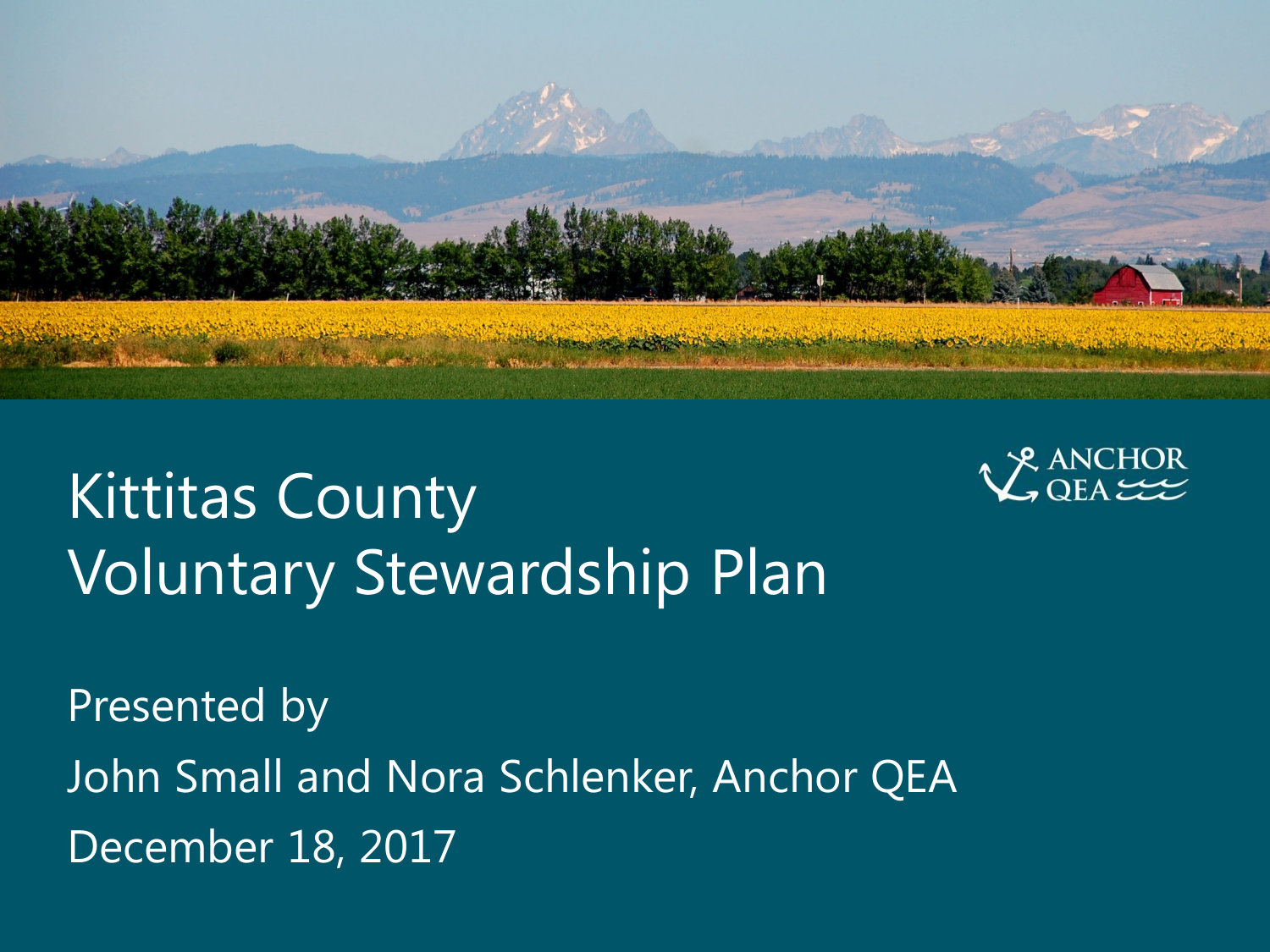### Agenda

- Welcome and Follow-up from Last Meeting
- Goals and Benchmarks Follow-up
- Implementation and Outreach
- Next Steps

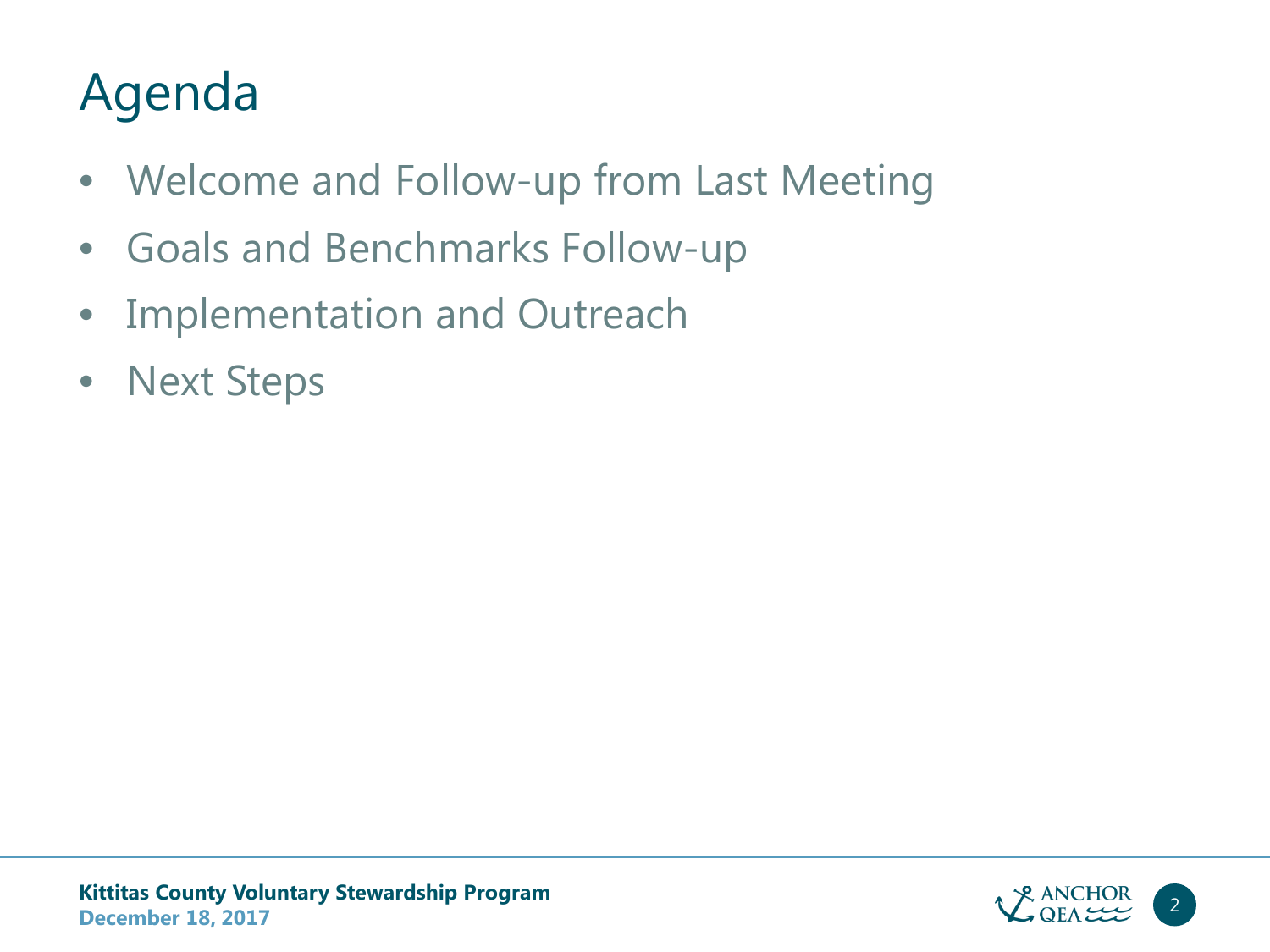# Recap from Last Meeting 11/20 Watershed Group Meeting

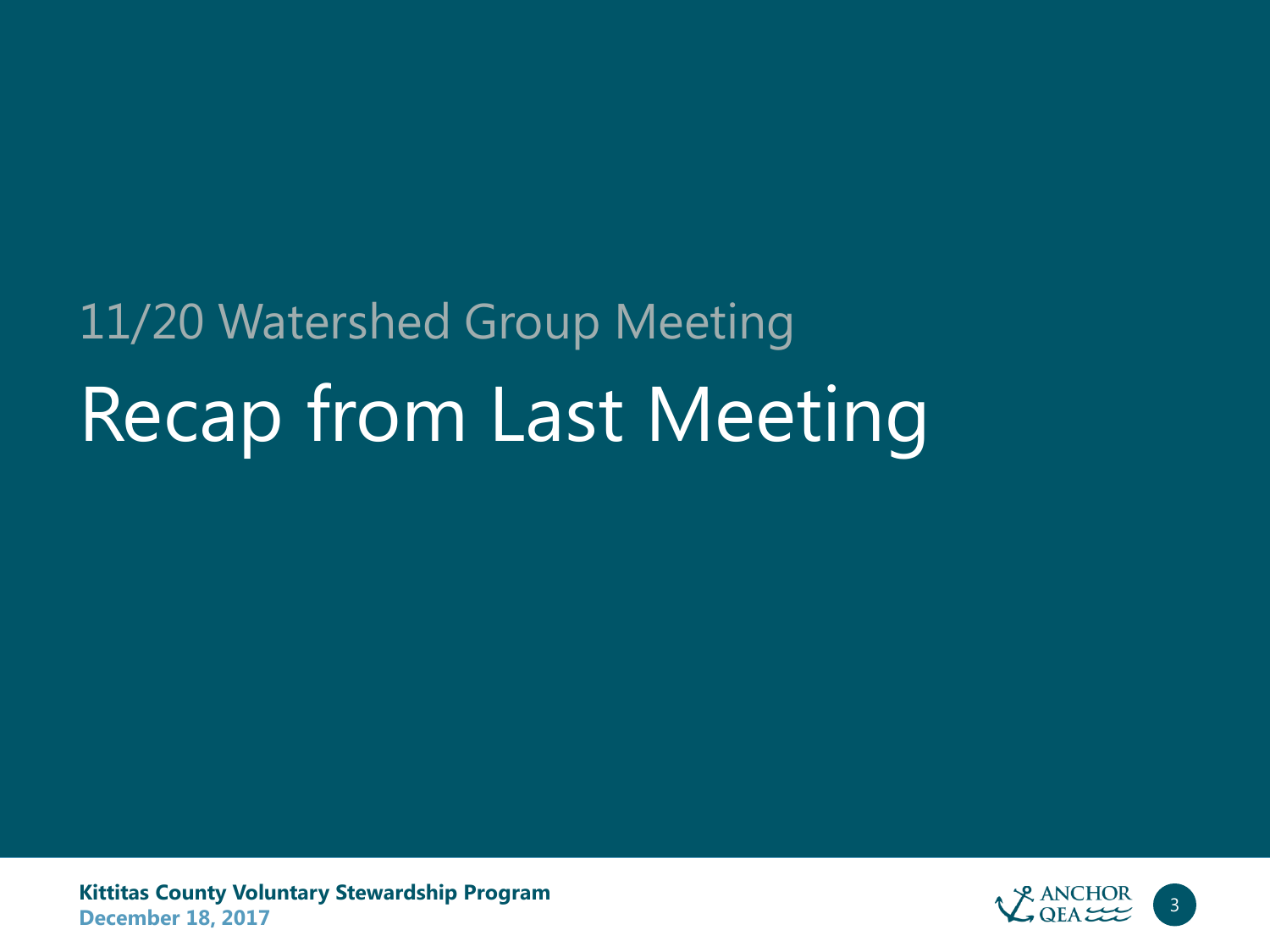## Recap from 11/20 Watershed Group Meeting

- Introduced goals and benchmarks to the Watershed Group
- Request to add agricultural viability metric to the Section 5
- Enhancement benchmarks
	- Will provide follow-up on this today

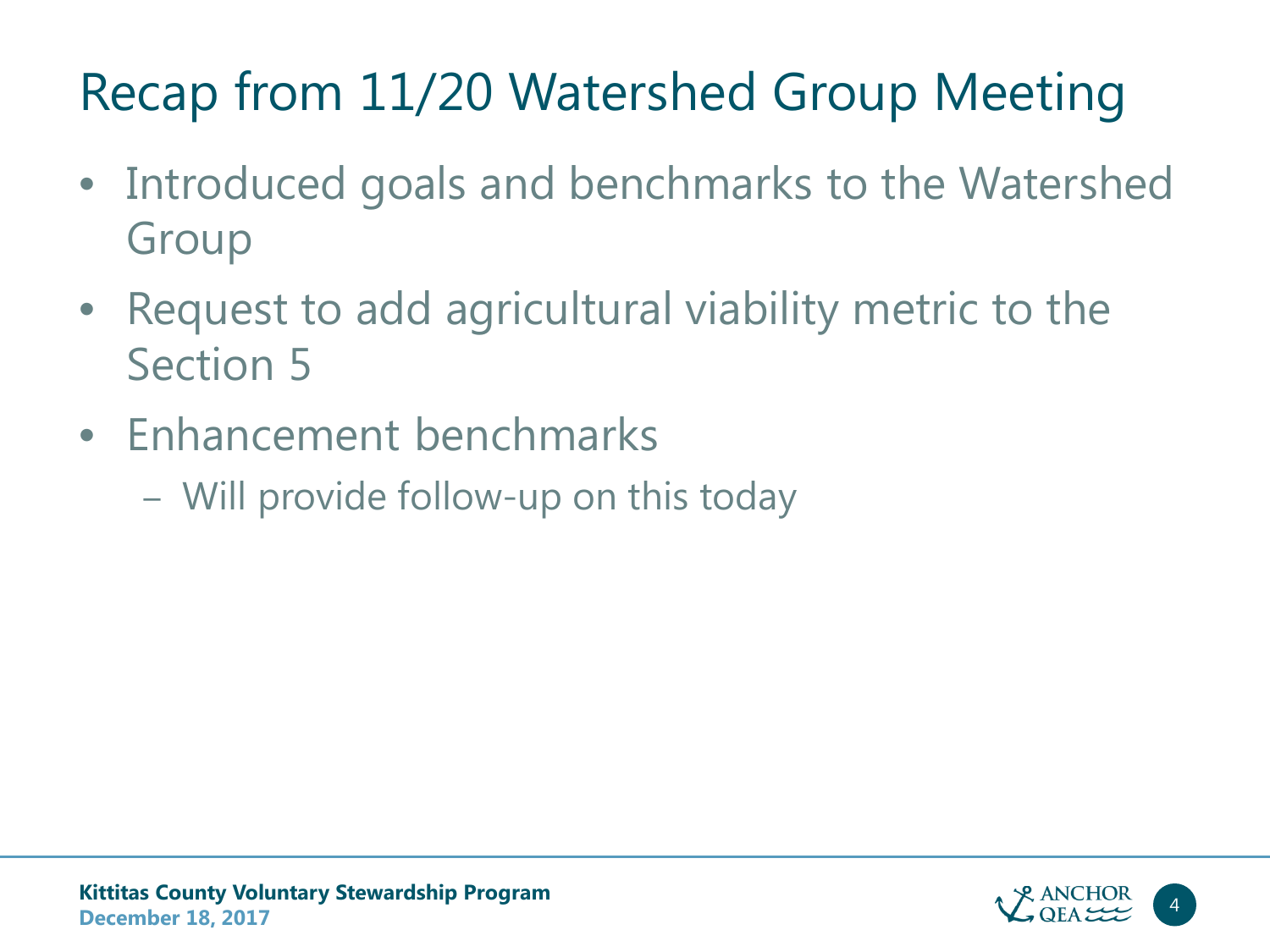# Goals and Benchmarks

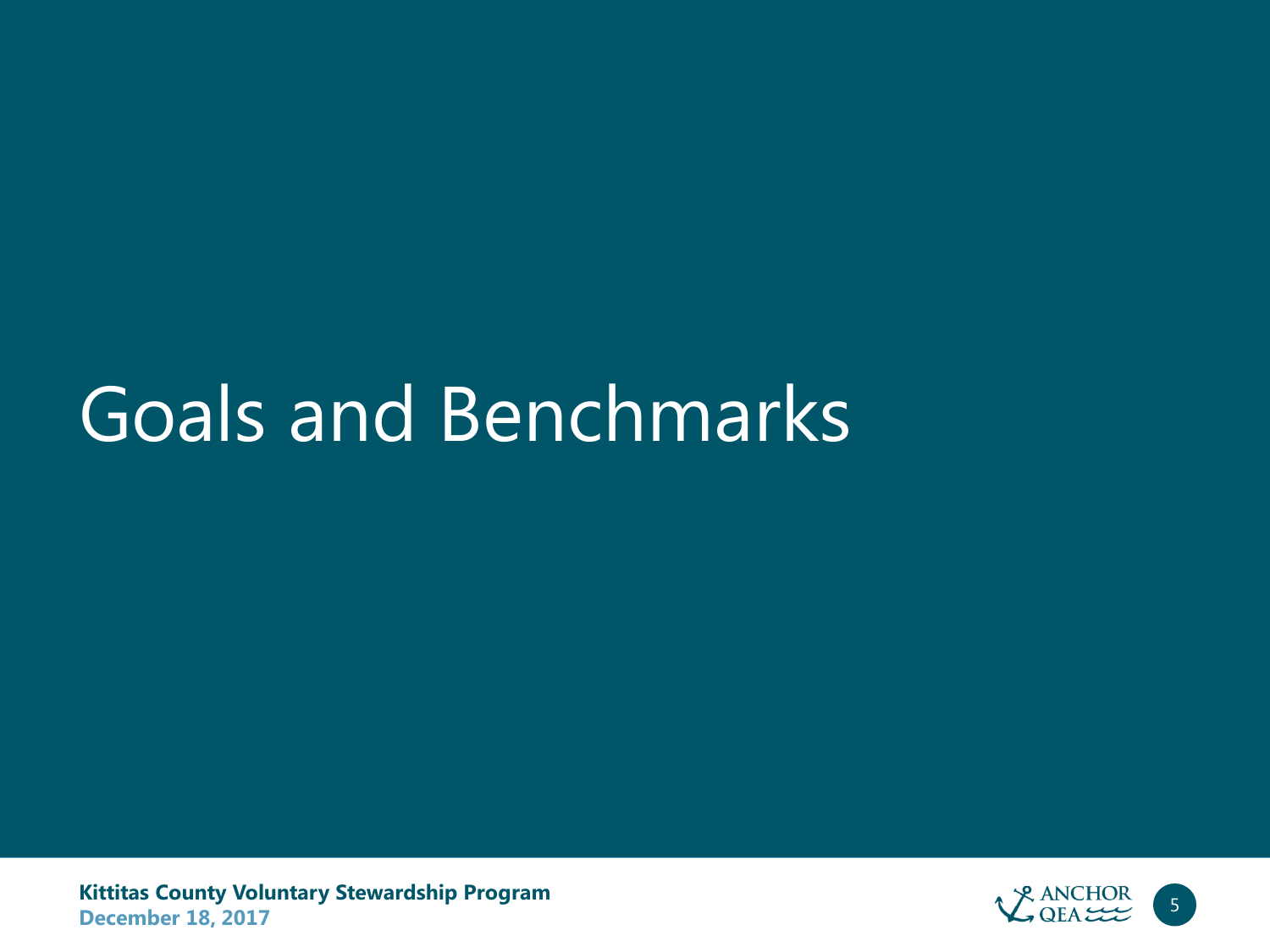### Enhancement Benchmark

- Used Rapid Watershed Assessments completed by KCCD which predict how many practices can be implemented in the next 10-years
- Accounted for the practices that have been completed to date but not accounted for in the protection benchmark
- Varies based on the amount of funding
	- Added text to Section 5 stating that the enhancement benchmark is contingent on funding

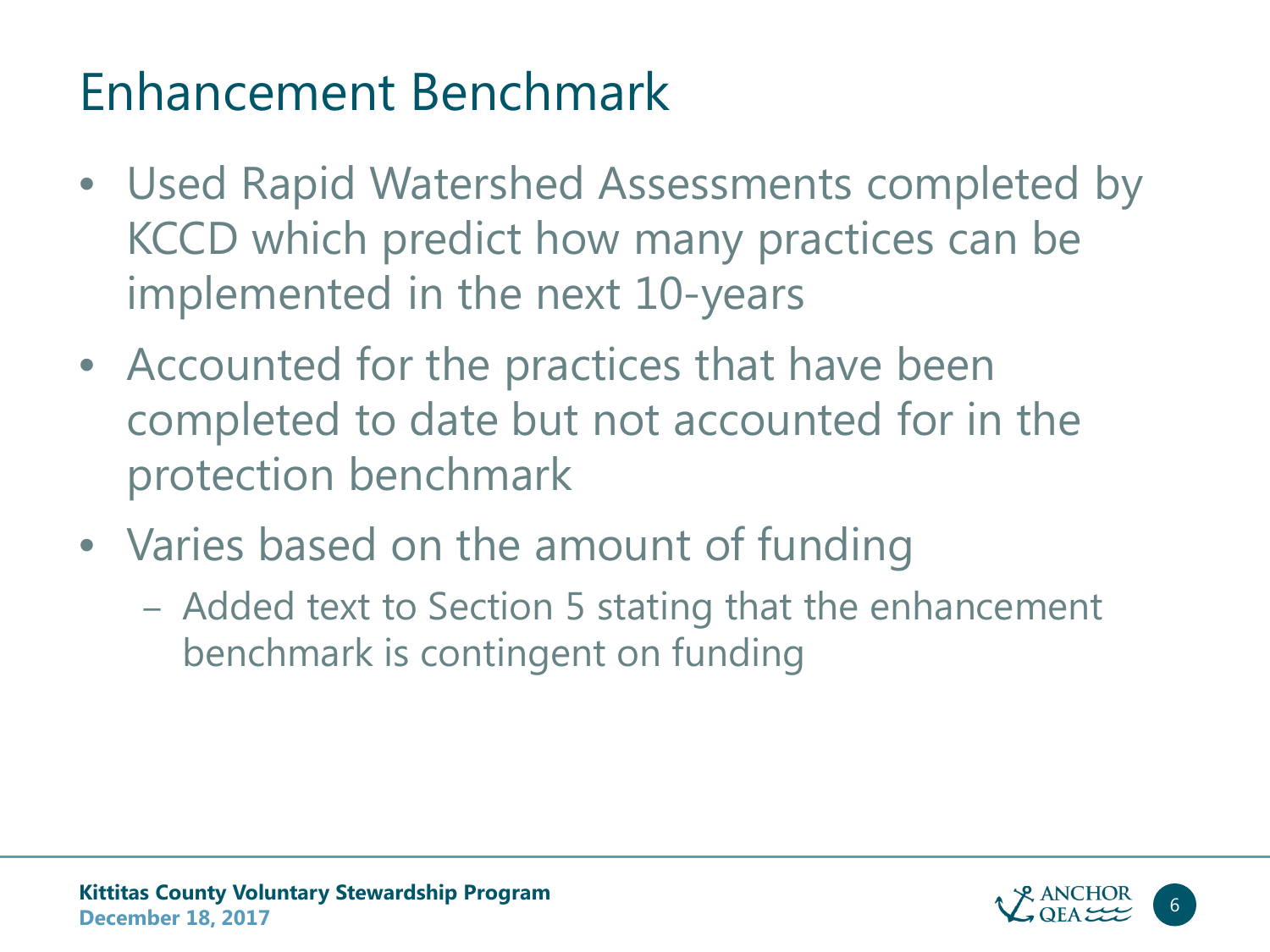# Implementation

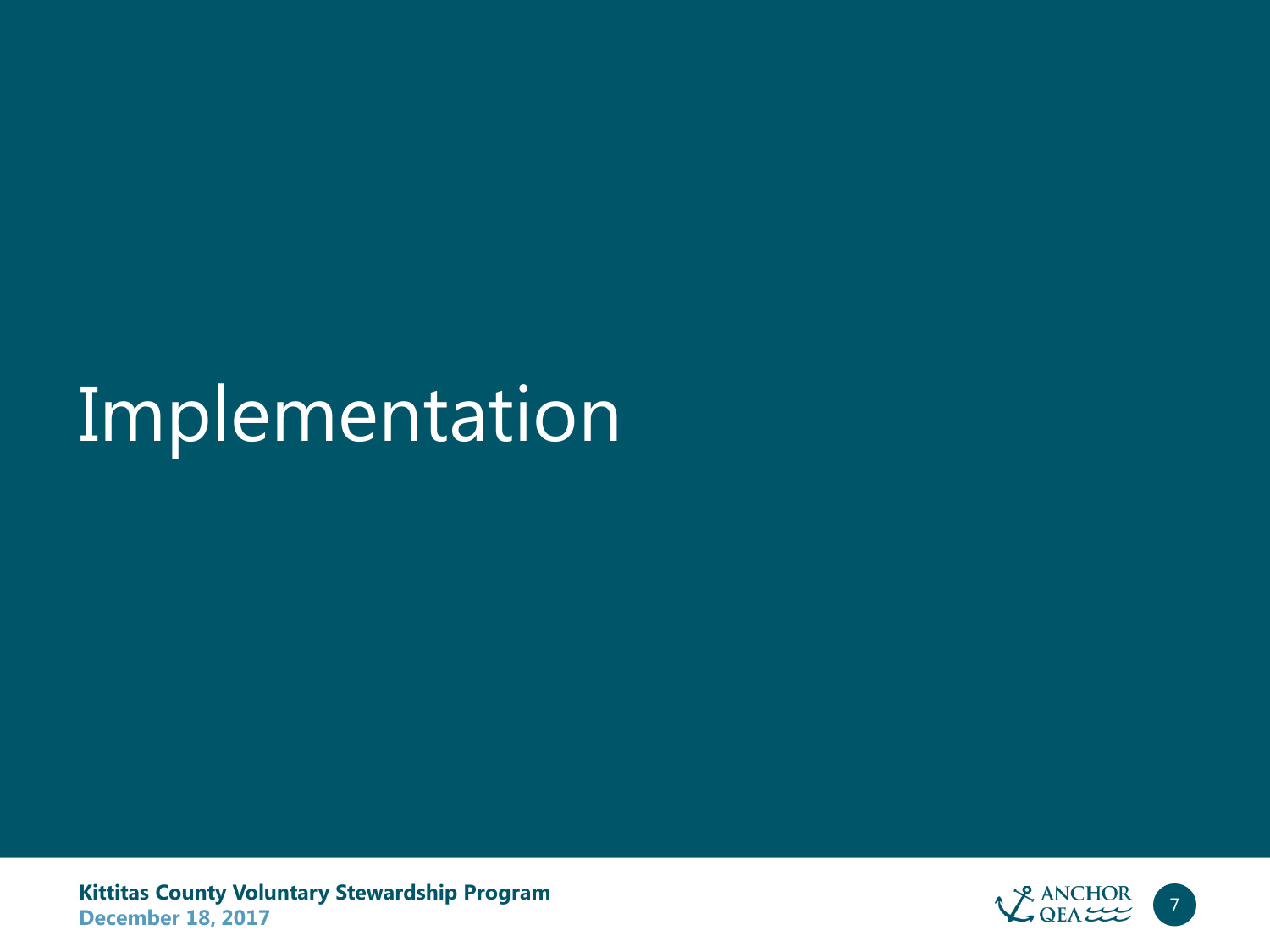## Roles and Responsibilities

- Kittitas County
	- Receive funding and grants for the VSP
- KCCD
	- Lead the public-sector program participation efforts
- Watershed Group Coordination
	- Attend quarterly meetings
	- Coordinate reporting and adaptive management review and approvals
- Other Agencies
	- WSDA, WDFW, Ecology, NRCS, WSCC, and FSA
	- Provide funding and technical assistance to producers participating in VSP

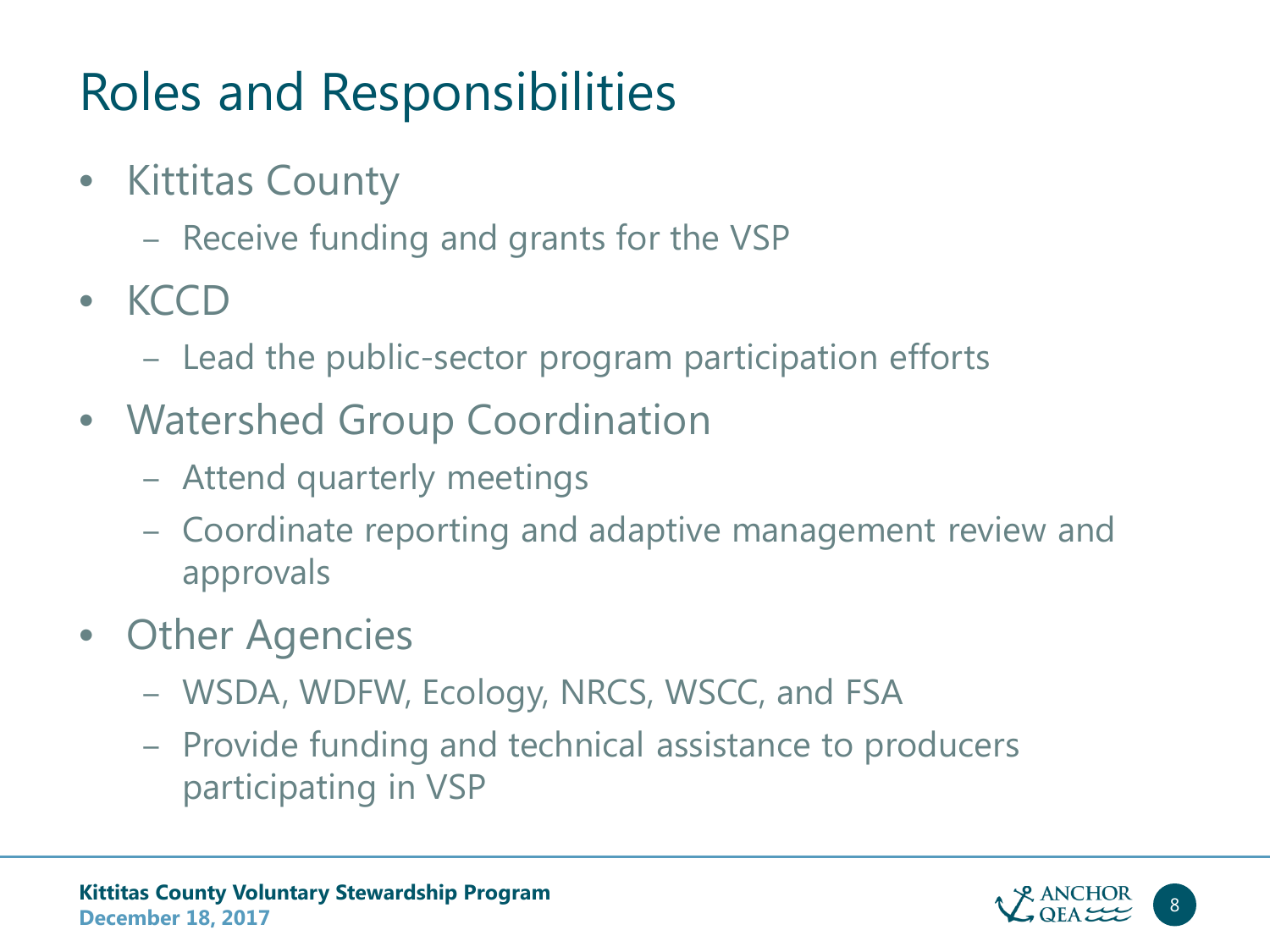## Education, Outreach, and Technical Assistance

- Conduct outreach and develop education materials – Self-Assessment Checklist
- Assist producers in developing stewardship plans
- Facilitate VSP checklist reporting
- Identify and pursue cost-share to leverage other conservation project funding

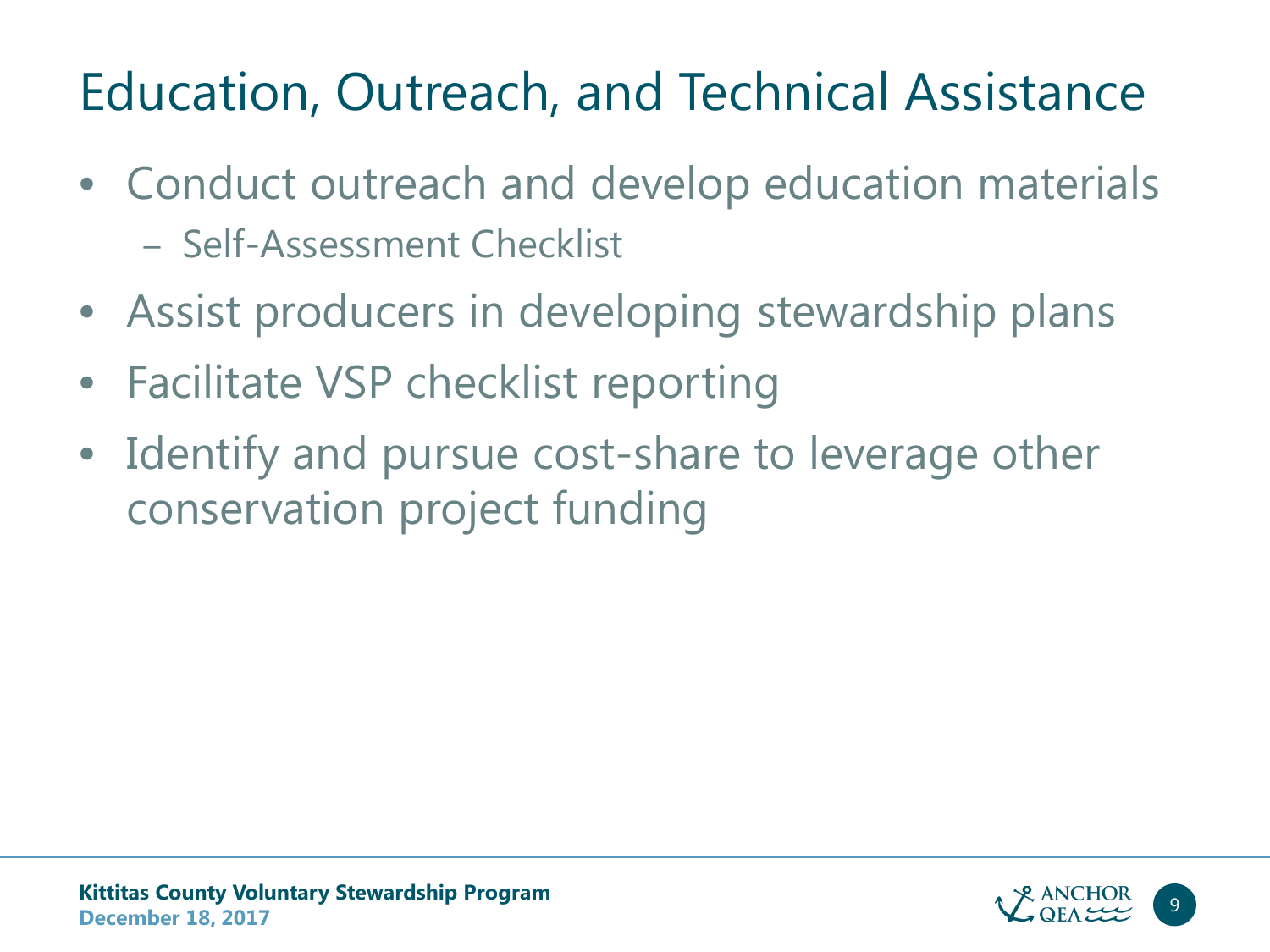#### Outreach Brainstorm

| <b>Tours</b>    | KCCD-led tours including virtual tours (GIS Story Maps)<br>$\bullet$<br>Legislative and partner agencies outreach tours<br>$\bullet$<br>Others?<br>$\bullet$                  |
|-----------------|-------------------------------------------------------------------------------------------------------------------------------------------------------------------------------|
| <b>Meetings</b> | <b>KCCD</b> meetings<br>$\bullet$<br>Private-sector agricultural industry-led meetings<br>$\bullet$<br>Agricultural associations<br><b>Irrigation districts</b><br>Others?    |
| Media           | <b>Newspapers</b><br><b>KCCD</b> website and newsletter<br>$\bullet$<br><b>Email distribution lists</b><br>Videos – about critical areas or practices<br>$\bullet$<br>Others? |
| <b>Others</b>   | <b>County Fair</b><br>$\bullet$<br>Others?                                                                                                                                    |

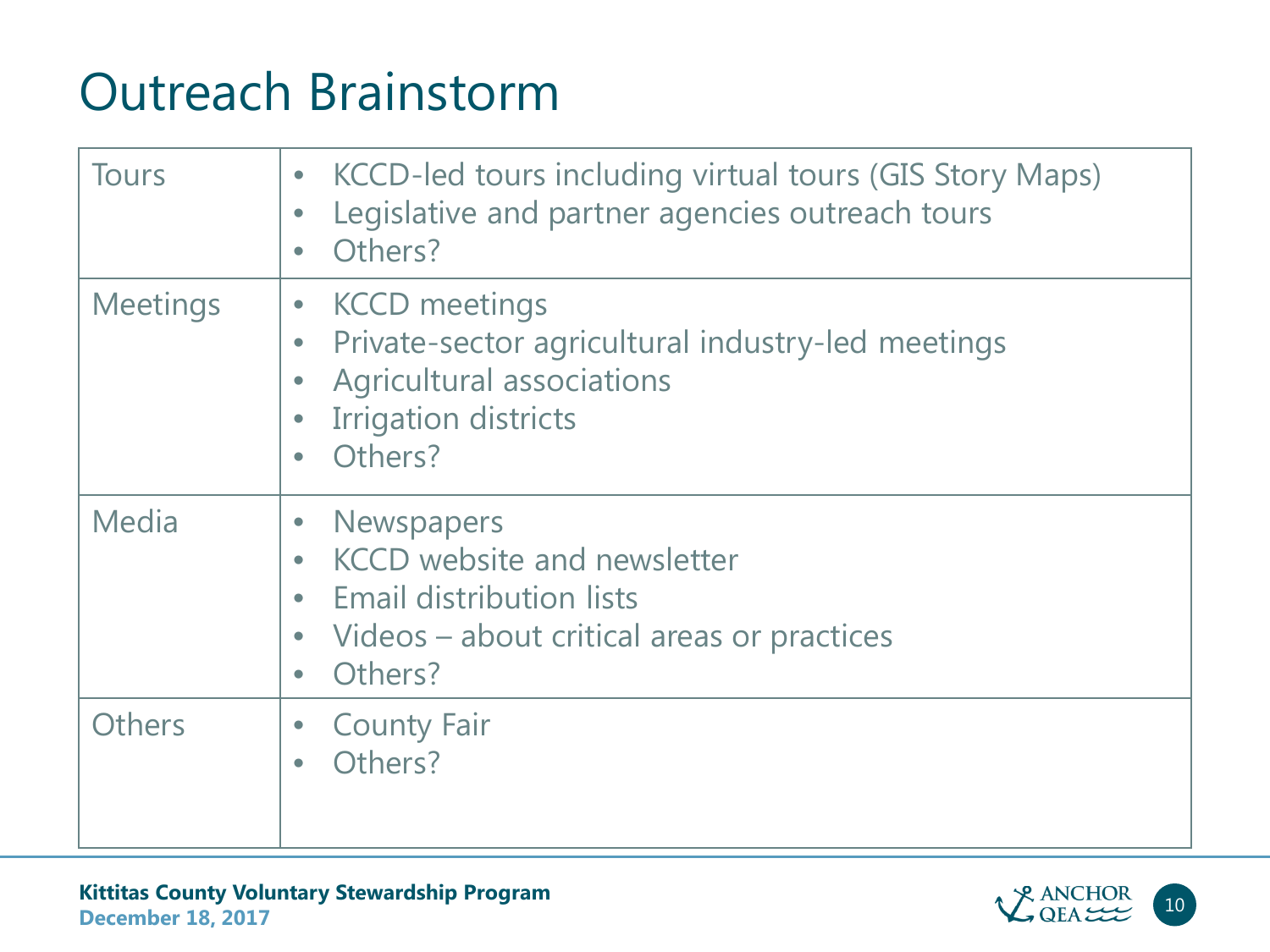## Monitoring, Reporting, and Adaptive Management

- Dependent on funding
- Annual monitoring and tracking
- Develop adaptive management as needed
- Prepare 2-year status reports
- Prepare 5-year progress reports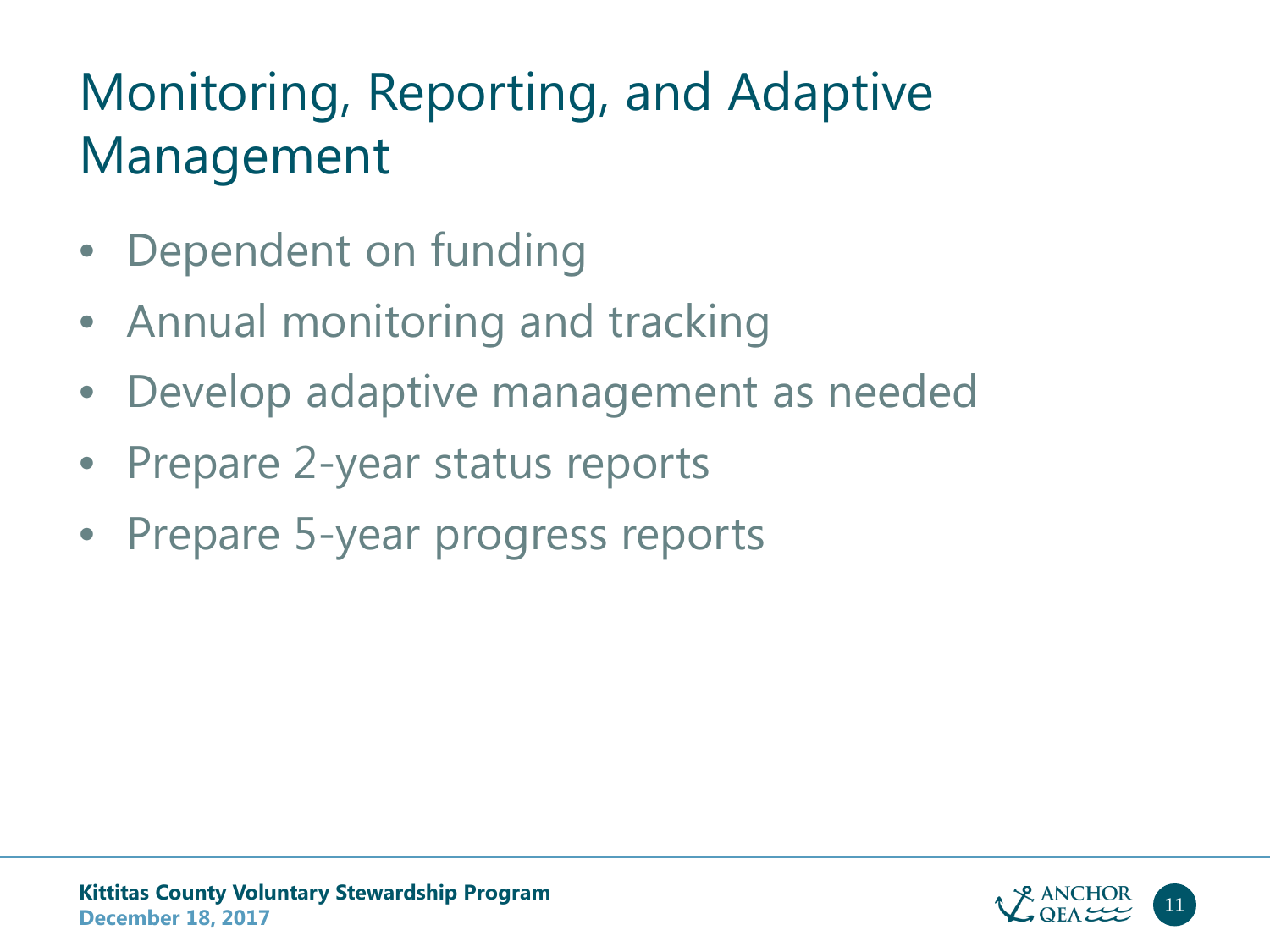#### Budget

| <b>Task</b>                                              | <b>Responsible Party</b>                                | <b>Biennium</b><br><b>Budgets</b> |
|----------------------------------------------------------|---------------------------------------------------------|-----------------------------------|
| Education, Outreach, and<br><b>Technical Assistance</b>  | KCCD/<br><b>VSP Coordinator</b>                         | \$165,000                         |
| Monitoring, Reporting, and<br><b>Adaptive Management</b> | KCCD/<br><b>VSP Coordinator</b><br>or contract services | \$70,000                          |
| <b>Watershed Group</b><br>Coordination                   | KCCD/<br><b>VSP Coordinator</b>                         | \$15,000                          |
| <b>Assumed Total County Funding</b>                      | \$250,000                                               |                                   |

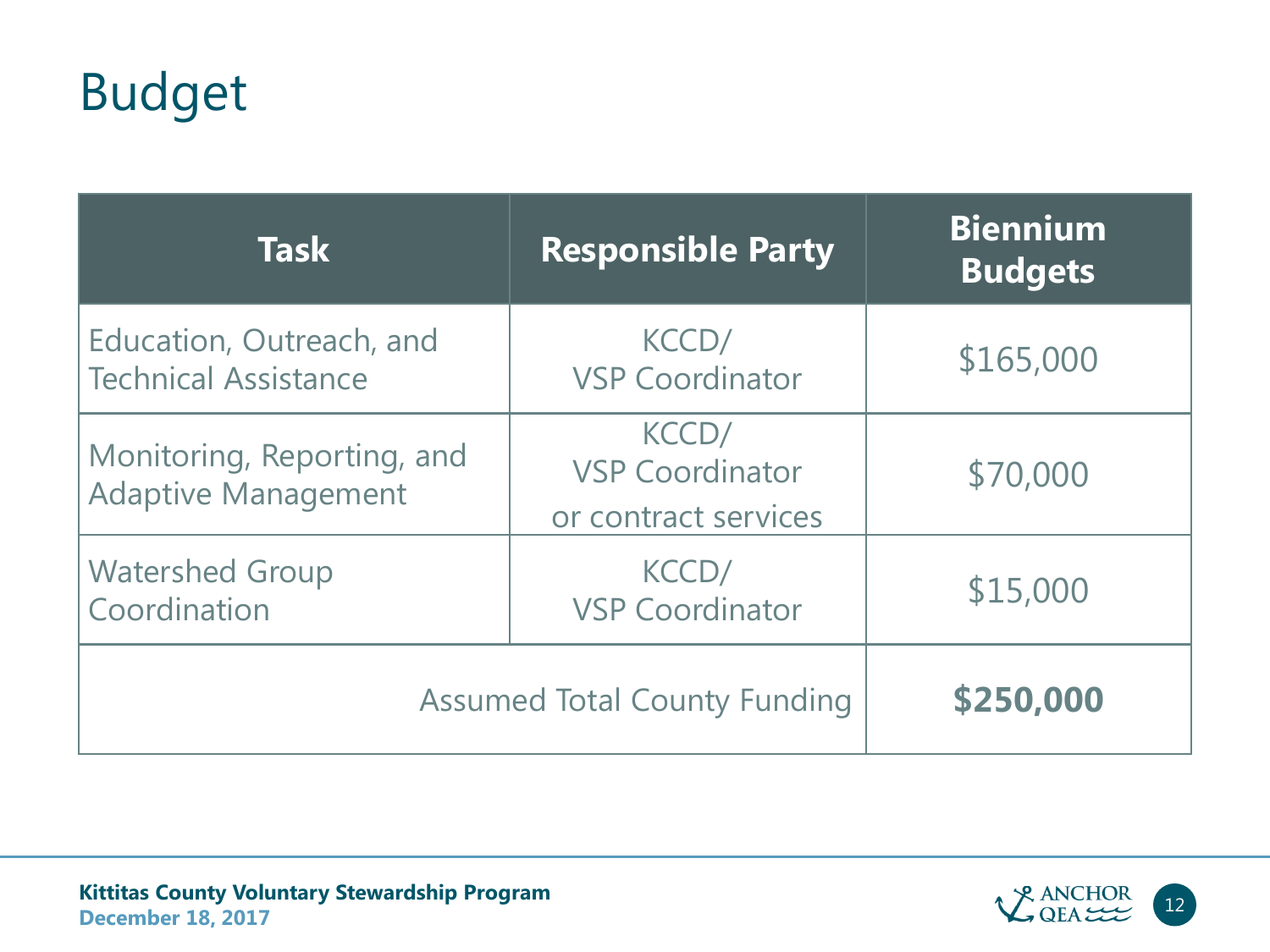## Existing Plans and Programs

- Kittitas County Conservation Districts (KCCD)
	- Technical and financial assistance
	- Regional Conservation Partnership Program (RCPP)
	- Washington State Conservation Commission (WSCC)
	- Yakima Tributary Access and Habitat Program (BPA)
- Washington State Department of Ecology (Ecology)
	- Yakima Integrated Water Management Plan
	- Water Quality Financial Assistance program
- Salmon Enhancement Recovering Funding Board
	- Yakima Steelhead Recovery Plan
- Natural Resource Conservation Service (NRCS)
	- Technical and financial assistance

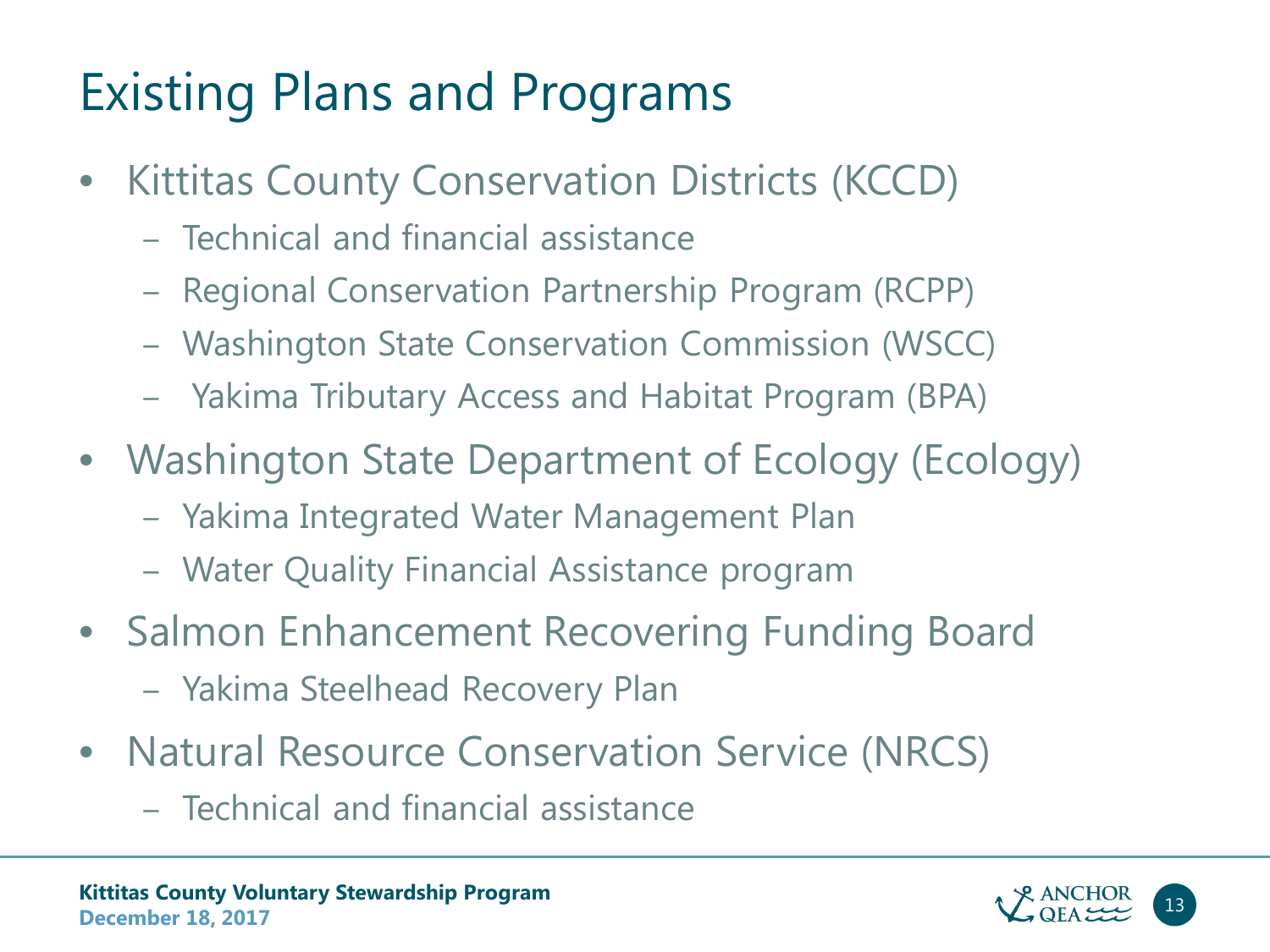## Regulatory Underpinning



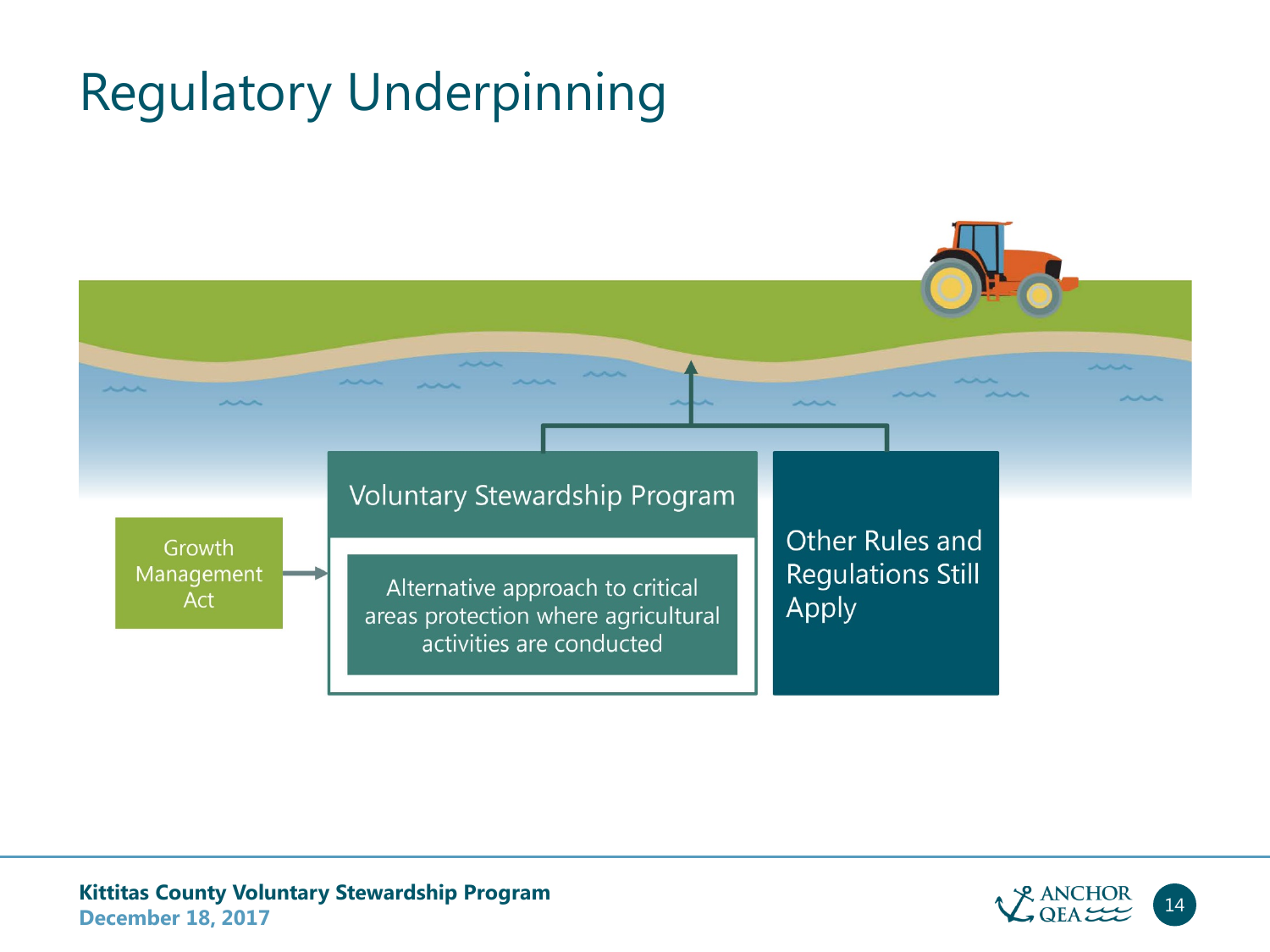#### Self-Assessment Checklist

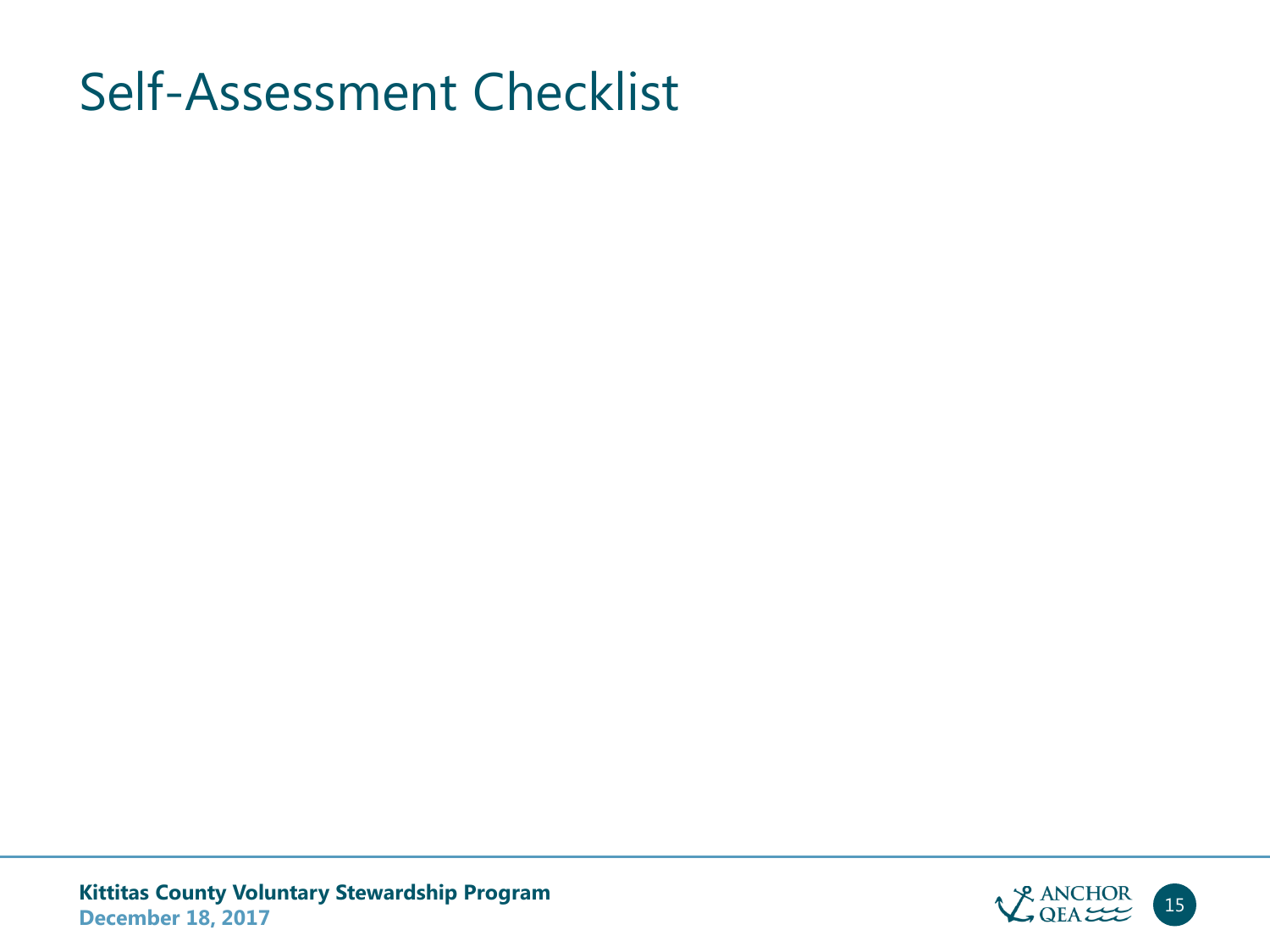# Next Steps